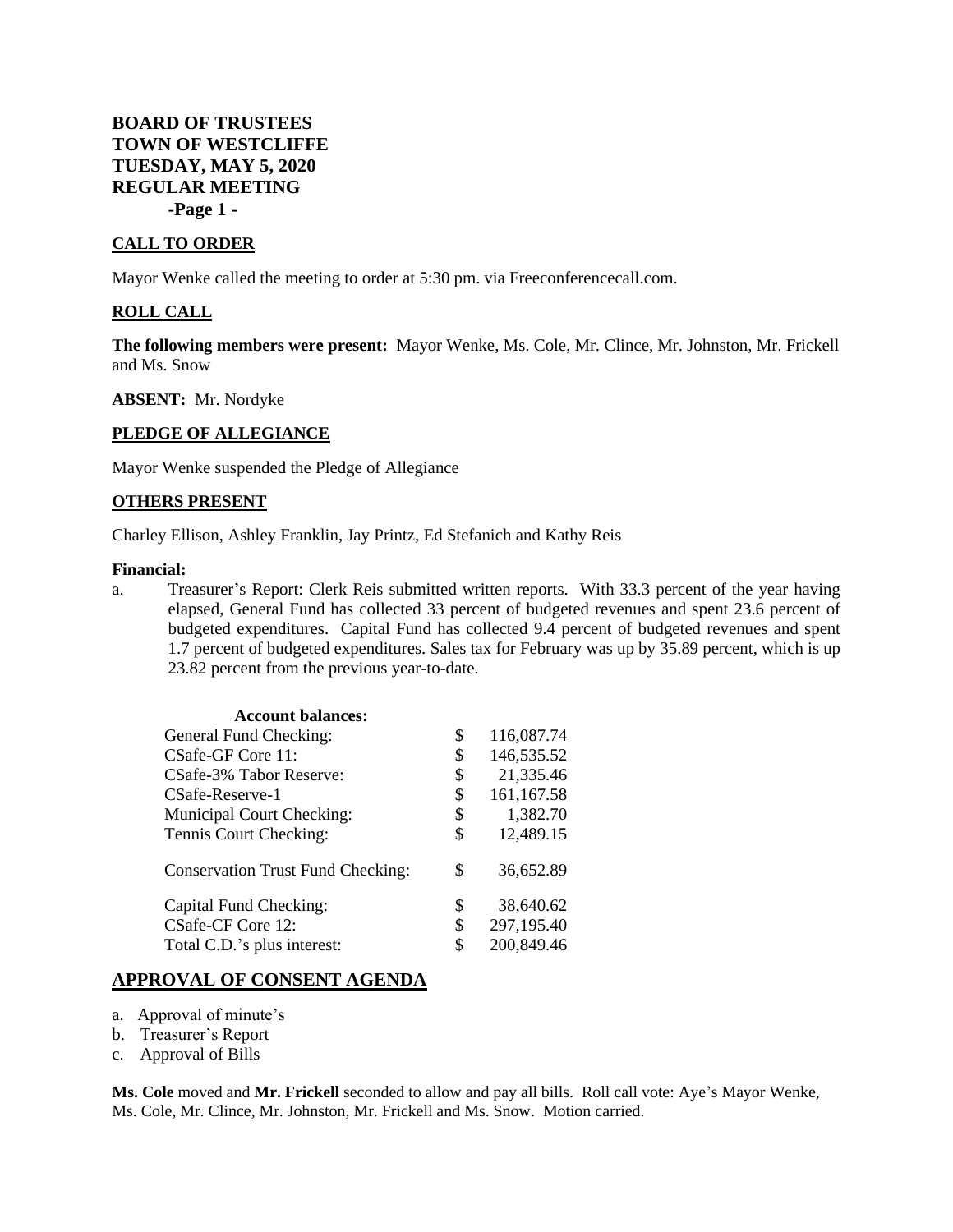# **BOARD OF TRUSTEES TOWN OF WESTCLIFFE TUESDAY, MAY 5, 2020 REGULAR MEETING -Page 2 -**

### **OLD BUSINESS**

## **a. Consideration of request to extending the Declaration of Emergency.**

One concern to extending is the appearance to the citizens and visitors. We need to show Westcliffe is open for business. There have only been two positive cases, no deaths and only 15 tested.

Mayor Wenke explained that we as a Town don't have the authority to open up the businesses. We legally have to follow the state and counties guidelines. The purpose for of extending the Declaration is to if needed is to get FEMA funds if we have allowed expenses. The Town has reserves, we have to be fiduciarily responsible to minimize this. Town Attorney Printz suggested a compromise of only extending one month at a time.

We will have March's sales tax figures Friday and April's June 8<sup>th</sup>. After further discussion, the board of trustees agreed to move the regular June meeting to Tuesday, June  $9<sup>th</sup>$ . This will allow some insight of how much the revenues may be down.

**ACTION: Ms. Snow** moved and **Ms. Cole** seconded to approve Resolution 3-2020 extending the Declaration of Emergency until September 14<sup>th</sup>, 2020. Ms. Snow and Ms. Cole agreed to amending the motion as follows below.

> **Motion was amended: Ms. Snow** moved and **Mr. Clince** seconded to approve Resolution 3-2020 extending the Declaration of Emergency until June 9<sup>th</sup>, 2020. Roll call vote: Aye's Mayor Wenke, Ms. Cole, Mr. Clince, Mr. Johnston, Mr. Frickell and Ms. Snow. Motion carried.

### **NEW BUSINESS**

### **a. Appoint Town Officials.**

The following appointments were made.

Mayor Pro-Tem - Bess Cole Town Manager - Ed Stefanich Town Clerk/Treasurer - Kathy Reis Town Attorney - Jay Printz Municipal Judge - Larry Kincaid Auditor - Mayberry & Company, LLC Newspaper of record - Wet Mtn. Tribune Custer County Recovery Task Force - Brian Clince